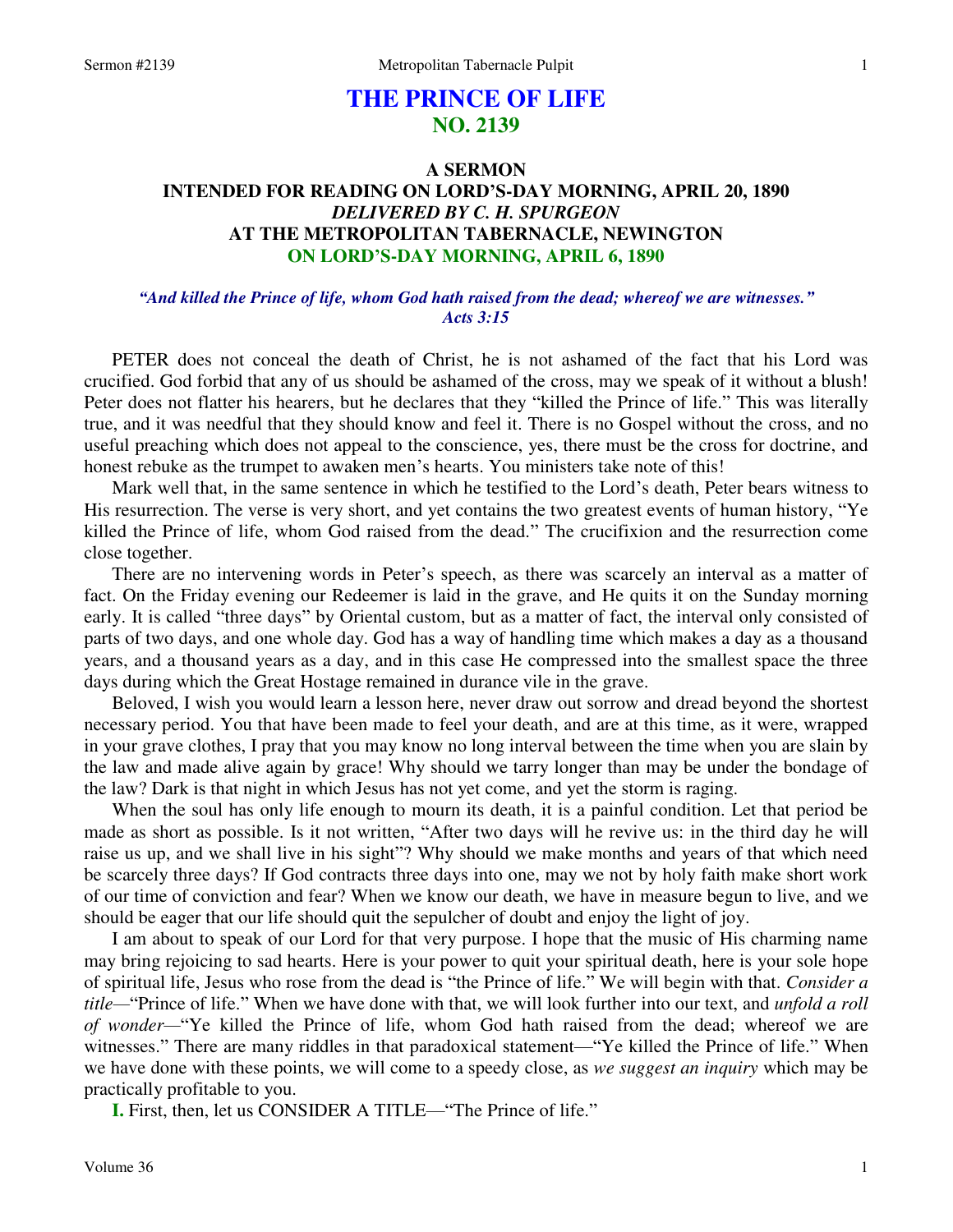This is not a literal translation, though it is a valuable interpretation. The word here is that which is translated "author" in that place wherein our Lord is said to be "the author and finisher of our faith" (Heb 12:2), and yet again it is rendered "captain" (Heb 2:10), where He is called "the captain of our salvation," made perfect through suffering. The word "Prince" is not inaccurate, for the idea of princedom lies on the surface of the Greek word, and therefore I shall keep to our own thrice precious version, which, take it for all in all, remains the Queen of all the versions. Still, you will not forget that it does include the sense of *"author of life."*

 Here it may be well to say that we think that Christ is indeed the Creator of all things, and especially of life, "All things were made by him; and without him was not anything made that was made. In him was life." Our Lord Jesus is peculiarly the Creator in connection with life, and I take pleasure in thinking of all life as proceeding from Him by whom all things consist. But this is assuredly true of all spiritual life, which is a higher and a nobler thing than life vegetable, animal, or mental. From Him, the Sun of Righteousness, every vital spark of heavenly flame has been sent forth, He is the quickening Spirit, and by union with Him we live unto God, if, indeed, we so live. There is no spiritual life of which He is not the author, and there never will be.

When you and I come to deal with men for their salvation, we discover our inability, for we perceive that the creation of life is out of our power, since it remains the sole prerogative of the Son of God. To Him is given power over all flesh, that He may give eternal life to as many as the Father has given Him. "As the Father raiseth up the dead, and quickeneth them; even so the Son quickeneth whom He will." All our preaching is in vain unless Jesus sends forth life. "He that hath the Son hath life; and he that hath not the Son of God hath not life" (1Jo 5:12), and what can we do among the dead? Come, thou Lord and Giver of life, for without You we are but as the dead burying the dead.

 But now we will handle our text as it stands in our version. It is a beautiful name this—"the Prince of life." Though seldom preached upon, it is one of our Lord's famous titles. He will be gloriously known by this name in the day of His appearing, when He shall raise the dead, but it is a title which belonged to Him before He was nailed to the tree, for they "killed the Prince of life." The title belonged to Him even when He was dead, for when killed He was still, "the Prince of life." The title is His to the full now that He is risen, and ever lives to make intercession for us. None can share it with Him, much less can any take it away from Him. He alone is "the Prince of life."

 Upon this famous title we would remark that it is justified by the fact that *He possesses life supremely*. In Him is life emphatically, to its deepest and highest degree. In Him is life superlatively, and beyond all others. Of Him John well said, "The life was manifested, and we have seen it, and bear witness, and shew unto you that eternal life, which was with the Father, and was manifested unto us." He bears the name of "The Life" in that famous passage, "I am the way, the truth, and the life." He says of Himself, "I am he that liveth."

 As surely as we have a living God we have a living Savior. He is life self-existent, sustained by nothing from without. He is life essential, life eternal. He is the Prince of life, because in Him life dwells in all its fullness, force, and independence. "As the Father has life in himself; so hath he given to the Son to have life in himself" (Joh 5:26). Jesus lives, He must live, He cannot cease to live. All things else may pass away, and like the bubbles on the wave dissolve into their native nothingness, but the Christ of God must live, and live in full energy, and hence He is "the Prince of life."

*Life is His natural patrimony*. Life is His royal heritage. We hear of ladies who are peeresses in their own right, so is Christ the Prince of life in His own right, not only by purchase, or attainment, or reward, but by His nature and relationship to the Highest, for He is in Himself God that lives forever. Moreover, He has power over His own life, in a way in which none of us can imitate Him, as the God-man His life is absolutely at His own disposal.

 In the realm of life He is Prince, but we are only subjects. He says of His own life, "I have power to lay it down, and I have power to take it again." This is not our case. We pay the debt of nature, and die, but our Lord owed no debt to nature, seeing He is the Maker of all. He died voluntarily, and of His own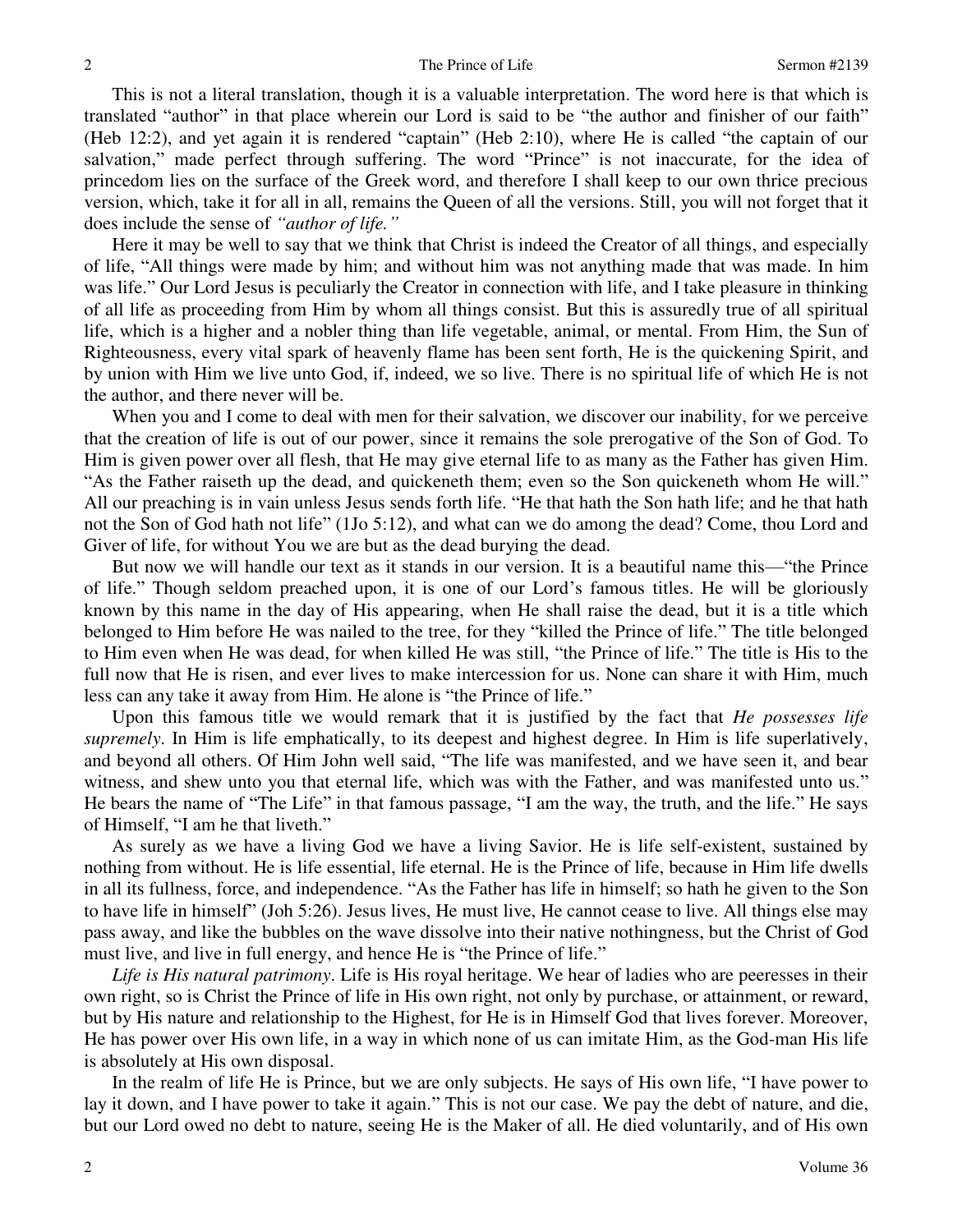#### Sermon #2139 The Prince of Life

accord, you and I may not do this except under the compulsion of obedience to God. He resumed possession of life at His own will, which you and I could not do. He had the right, the authority, the power thus to deal with His own life. If this had not been so, He could not have offered Himself to die in our place and stead, but having a power and princedom over His own life, such as we have not, He could lay down His life for us, and He could take it again.

O man! you have not life in your own right, it is lent to you by Him who is still owner of it. You can not lay down your life at will, for it is not yours, but God's. Live your appointed time, else will you commit a crime against the majesty of the Life-giver! Our Lord Jesus assumed the life of men, and when He chose He could lay it down, for He was still the ever-living God. When He chose, He could raise His human body from among the dead, and walk again among the sons of men, this He has done, and many witnesses have attested the fact. Let us rejoice that we worship the living God through a living Mediator!

 How glad are we that we are comforted by the same assurance which sustained the heart of Job, "I know that my Redeemer liveth"! In an hour of great depression of spirit Luther was seen to write on the table before him these two words—*Vivit! Vivit!* and when he had so written, he arose, and went about his business calmly and quietly, as well he might, since his Almighty Helper lived. "The Lord is risen indeed." Is not this enough to make us all Luthers if we could but drink it in? If JEHOVAH Jesus lives, His cause can never die, and our acceptance before God can never fail. The great Redeemer lives emphatically and eternally, and therefore let our faith in Him rise to full assurance, and let that full assurance lift us to the summit of delight.

> *"He lives, He lives, and sits above, For ever interceding there; Who shall divide us from His love? Or what shall tempt us to despair?"*

In the next place, consider that our Lord is "the Prince of life" because *He won it for us right gloriously*. We had forfeited life, and had come under the sentence, "Thou shalt surely die." We fell under bondage to the power of death, and became dead to God, righteousness, and hope. Our Lord Jesus entered into the lists against our great adversary, who had the power of death, that is, the devil. He had skirmishes with him in the wilderness, and He struggled with him in the garden, even to a bloody sweat. Our enemy was strong through our sin and the curse of the law which follows it, but our Lord was strong in love to bear our sin in His own body, and to endure the chastisement of our peace upon the cross.

 He fought the foes of our souls, and returned with dyed garments from Edom, having trampled under His lone foot all the powers of darkness, as the grapes are trodden in the winepress. He Himself bowed His head to death, and by death He overcame the prince of darkness. By His patient suffering and painful death He won for us the right to live forever. His endurance of the death penalty blotted out the writ of judgment which had been issued against us, He Himself putting it out of the way, nailing it to His cross.

> *"Bruised is the serpent's head, Hell is vanquish'd, death is dead, And to Christ gone up on high, Captive is captivity."*

By dying, the just for the unjust, our Lord, who was both Victim and Victor, became our "Prince of life," handing us the pardon and justification, by which our eternal life is secured. As by the first Adam came death, so by the second Adam life has been bestowed. "There is therefore now no condemnation to them which are in Christ Jesus," for the condemnation has been placed upon Him, and by this grand transference, while death has passed upon Him, life has come to us. Our life is the glorious spoil which "the Prince of life" has snatched from the Destroyer, and granted freely to us. Well may we crown Him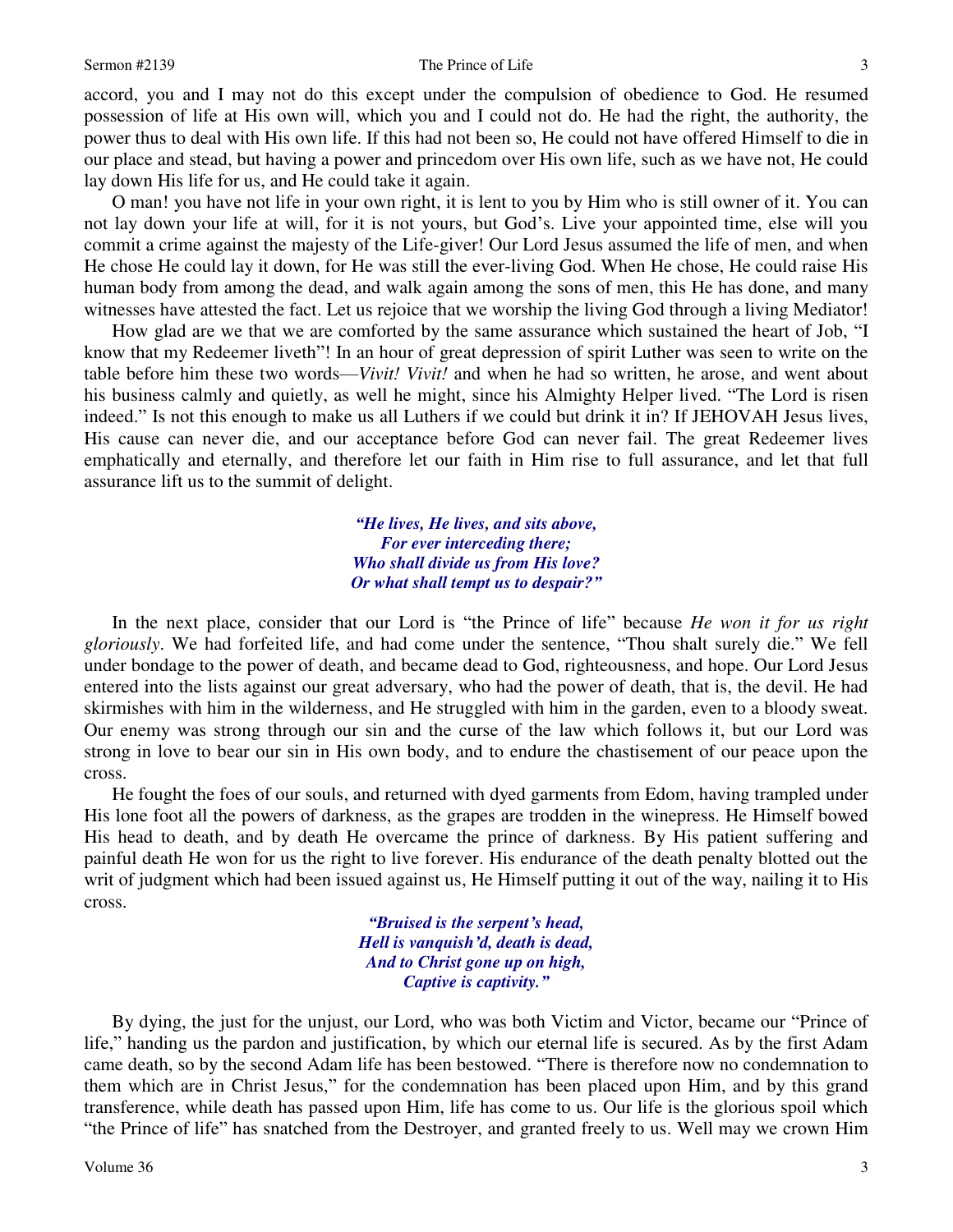Prince of life "who hath abolished death, and hath brought life and immortality to light through the Gospel"!

 Thirdly, our Lord may well be called "the Prince of life" because *He gives it so plentifully*. With both hands He scatters it where all had been death. As He has life most abundantly, and has won for us the right to it, so He actually imparts it to His chosen by the Spirit of life. Where the Tartar's horse trod, the grass never grew, but where Christ's feet tread, life springs up in the midst of the arid wilderness. He cannot live without scattering life all around Him, even as the sun cannot exist without giving out his light on all sides. None but He can give life to men, but He can give it without measure.

 To those furthest sunk in death, even to the corrupt in heart, who stink in the nostrils of their fellow men, He can give life. His voice can be heard in the innermost prison of spiritual death. As He called Lazarus, and made him live by His own supreme power, so can He quicken the corrupt sinner to sweetness and heavenliness of life. None have yet been met who were so far gone in corruption as to be beyond His quickening energy. None have ever trusted Him without receiving life, though their case seemed desperate. Yes, the feeblest trust in Him is life. They live that believe

#### *"There is life in a look at the Crucified One."*

 On all sides He dispenses that everlasting life which He compares to water springing up within a well. They that come under His benign influence live forever, because of their contact with Him, for this is life eternal, to know the Lord Jesus, as sent of God.

 Beloved, the day will come when our Lord will prove His life-giving power on a grand scale by causing the resurrection of the dead. When He shall come in the glory of the Father, they that are in the grave shall hear the voice of the Son of God, and they that hear shall live. What an Exodus will it be! The slaves of death shall quit the Egypt of the sepulcher, and march forth from the house of bondage. Land and sea shall teem with the uncountable multitude, and He that called them forth shall be seen to be "the Prince of life."

 Who but He could have released this vast multitude from their long prison? The Roman Emperor Theodosius, in a fit of great good humor, set at liberty all persons in prison or in captivity, and then he sighed, and wished that he could release the dead from their graves. Theodosius could not reach the keys of the grave, these hang at the girdle of "the Prince of life." He shall open the iron gate, and bid the myriads pour forth as bees from the hive. They sleep together in the dust, but when He calls they shall answer Him.

Hear this, O mourner, "Thy brother shall rise again!" Every man's brother shall rise again, an exceeding great army shall be seen where now we mourn a valley of dry bones. Until that glorious morning, nothing pleases our Lord better than to be working spiritual resurrections. He says, "He that believeth in me, though he were dead, yet shall he live; and whosoever liveth and believeth in me shall never die. Believest thou this?"

 Do you know anything about being quickened from the death wherein you lay dead in trespasses and sins? Remember that marvelous sentence—"I am the resurrection and the life." Your Lord Himself is the resurrection, do you know this? Those who have Him have life eternal. Have you proved this truth? God grant that we may have many examples of that fact in this house at this moment! May many of you look to Jesus, and begin the life which never ends!

 Next, I think we may fitly style our Lord, "Prince of life," because *He so wondrously sustains it*. If you have life, yet do you need food. You know where to find food for your body, the fields and the floods yield it to you, but where will you find food for your soul? There is but one place to which you can resort. Apart from Christ Jesus, not even heaven itself can yield it to you, though it drop with manna, "for your fathers did eat manna in the wilderness, and are dead." Heaven itself can only give us the nutriment of spiritual life in that one form, namely, Christ Jesus. He says, "I am the living bread which came down from heaven: if any man eat of this bread, he shall live for ever: and the bread that I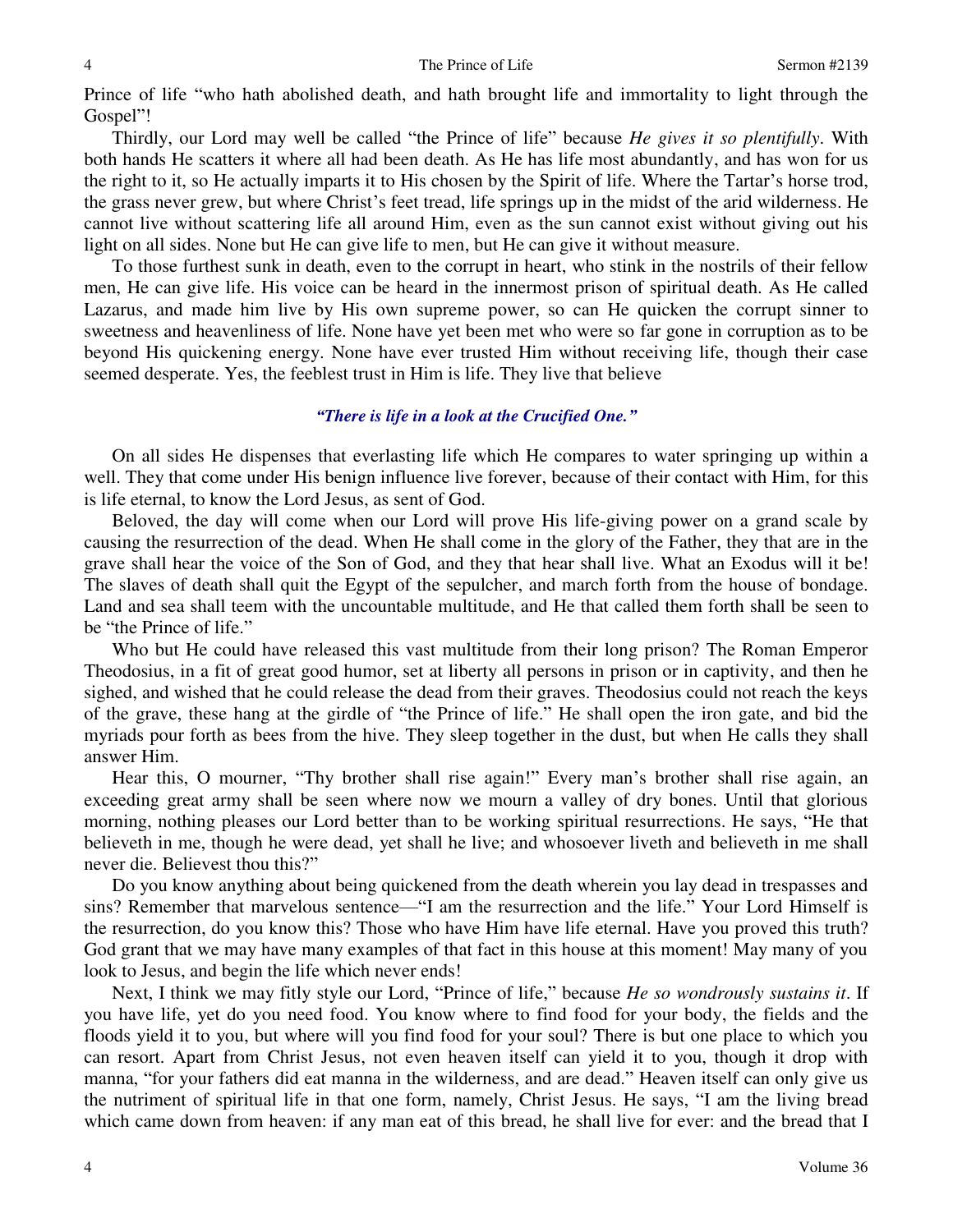will give is my flesh, which I will give for the life of the world." He says again, "Whoso eateth my flesh, and drinks my blood, hath eternal life; and I will raise him up at the last day. For my flesh is meat indeed, and my blood is drink indeed. As the living Father hath sent me, and I live by the Father: so he that eats me, even he shall live by me."

 Brother, do you know this bread from heaven by handling and tasting it? If so, renew your acquaintance with it by receiving it anew. O soul, there is supreme virtue in this food which Jesus gives you! Are you faint this morning? Resort again to Him who first gave you life. Do you hunger? Come to Him who is that Word of God by whom men live. He shall satisfy your mouth with good things, and renew your youth like the eagle's.

 He does not bid you take life from Him, and then go elsewhere for bread wherewith to nourish it, no, He causes you to live by your constant and never-ending union with Him, even as the branch lives in the vine. Pray, "Lord, evermore give us this bread." If you feed upon Him whom God has set forth to be the bread that never perishes, you also shall never perish, but live forever. Oh, for a banquet upon this heavenly bread this morning! "Eat ye that which is good, and let your soul delight itself in fatness." Then, rising from the table well satisfied, you shall each one say, "Verily, he is the Prince of life, for we live by him."

 Brethren, this name may be illustrated yet further by the fact that *He rules life most lovingly*. "The Prince of life" is not a mere title. I suppose the Prince of Wales does not govern Wales, as a matter of fact, and other princes who derive their names from different places do not necessarily rule over those places, but merely wear a title which means little or nothing. Our Lord Jesus wears no empty title, He is really Prince and Lord wherever He is Quickener. There is no spiritual life in the world which does not yield obedience to Jesus. Other life may be rebellious, struggling against His sway, for "the kings of the earth set themselves, and the rulers take counsel together, saying, Let us break his bands asunder, and cast away his cords from us," but the spiritually living, quickened by faith in Him, cry each one to Him, at the very first moment of their life, "Lord, what wouldst thou have me to do?"

 The spirit of life in Christ Jesus is the spirit of obedience. The life that Jesus gives does not go off at a tangent from Him, it remains circulating about Him as the planet around the sun. The life that Jesus gives is like the life of a body which is obedient to the head. My head says, "Lift your hand." Up goes the hand. "Close the fingers," they close. "Open the hand," it opens at once, without so much as a wish to rebel. The rule is where the life is, namely, in the head. Such is Christ to all truly living men and women, their life, their rule is in Christ Jesus. Where Jesus lives He reigns.

 I know there is in us another law working against the law of our mind, and sometimes bringing us into captivity to the law of sin and death, but this appertains not to our new born life, it is a relic of our death. Sin comes of that "body of this death" over which we groan so deeply, crying, "Who shall deliver me?"

 As for the life which comes to us through our Lord Jesus, it is pure and heavenly. That which is born of God sins not, it follows after righteousness, and keeps the way of holiness, and must do so eternally. The Prince of life is a real ruler, and the life He has created is subservient to His sway. He is head over all things in His church as well as *to* His church. Ruling with a mysterious, omnipotent, and effective power, He works in the spiritual, so that they gladly pay their heart's homage to Him.

 I must give you observation the sixth, for I cannot else bring out all my thoughts on this marvelous name, "the Prince of life." Our Lord is *He who is the crown and glory of our life*. The prince, as the representative of the country, stands for it in the place of dignity and honor. At great ceremonies a country is represented and honored by the presence of its crown prince. Among men it is but nominally that the prince is the glory of the nation, but in the divine life Christ is indeed the flower, and crown, and glory of the people who are in Him, even all the living in Zion.

 If you want to see the spiritual life, you may see it in any one of the members of the mystical body, but not to perfection. There is life in the hand, there is life in the foot, there is life even in our uncomely parts, but if you want to see the life of a man, you naturally look in his face. If you would see eternal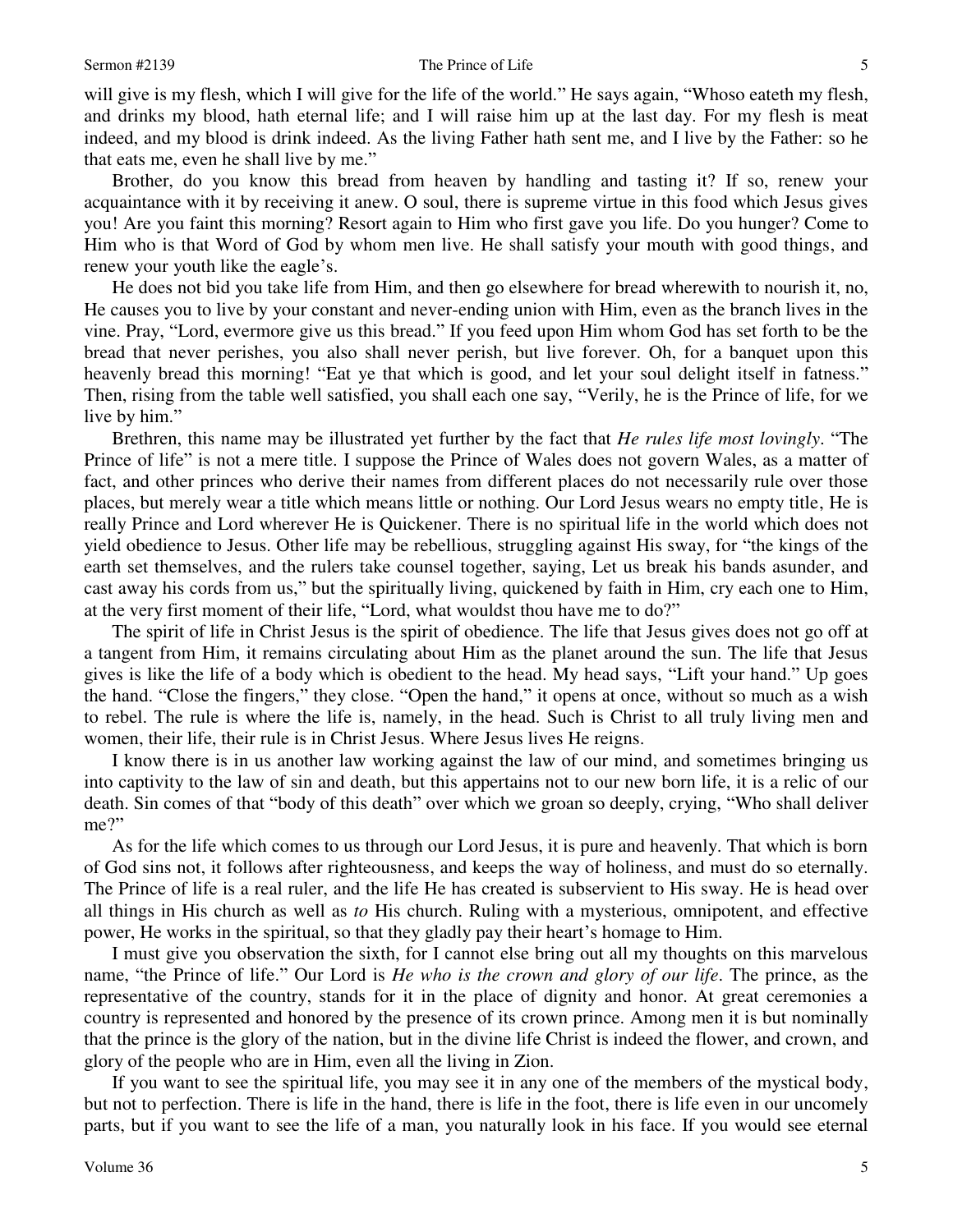life, behold it in the face of Jesus, for in Him dwells eternal life to the full. He is the embodied, incarnate life of God for men, and in Him is that life made perfect.

 Beloved, the glory of our manhood, as it is spiritually renewed and quickened, is Christ! He it is that has raised our nature to the right hand of God. It is something to be a man, now that the Son of God is also man. It is much to be alive unto God, now that our life is hid with Christ in God. What a noble second Adam we have! How glorious He makes our nature! He is the flower of our manhood. All else is the branch, and leaf, and bud, but the supreme beauty, the image of God in man, finds full expression in the Firstborn from the dead, the altogether-lovely One. He is the glory of our life, and hence He is well called "the Prince of life."

 And seventhly, which must bring this discussion of the title to a close—*it is He who Himself is glorified by spiritual life*. Princes and kings reckon that the prosperity of their country reflects honor upon *them*. That monarch is great because he rules a great country, this king is famous because his armies have made him so. The people make the king. In our Lord's case, His living ones are His joy and crown. From Him and through Him, and therefore *to* Him, are all things in the realm of spiritual life. All spiritual life glorifies the living Christ. There is not a beat of the spiritual heart, there is not a breath of the spiritual lung, but what means love and loyalty to the Christ of God. That we should repent, that we should believe, that we should do good works—all this is to make Jesus a glorious prince, glorified by such holy and heavenly life.

 Your highest ambition, you quickened ones, is that you may crown Him Lord of all. If you had a wish and could now obtain your highest desire, your wish would be that He might be extolled, and be very high. I am sure it is so with you. You would forego at once ten thousand desires that lurk within your spirit, and that might, in themselves, be lawful enough, you would, I say, forego them all without regret, if *He* might have a glorious high throne, and be great unto the ends of the earth. I am sure it is so among the glorified in the New Jerusalem. In heaven they rejoice, but they joy before their Lord, in heaven they worship, but they worship the Lamb, in heaven they sing, but the song is, "Unto him that loved us, and washed us from our sins in his own blood."

 As in the aloe, all those long years of green leafage are tending to the production of one glorious flower in the end, as at last a flower stalk shoots upward like a tree, and then it is hung about with abundant flowering, so that the whole plant spends itself upon its blossoms, living only till they are displayed, so is it with the life of the saints of God. The aloe has no other reason for its growing than to bear that towering glory in the end, and so is it with the entire mass of spiritual life which God has made—it is growing and gathering up all its strength throughout these ages, that Christ may be glorified.

 In the ages to come Christ is to be manifested to principalities and powers in the heavenlies, in and through His church. We who live spiritually, make up His body, and as all the body ministers to the head, so do we all strive to bring honor and dominion to our Lord Jesus. It pleases the Holy Ghost in us to reveal Christ and magnify His name. Are we not, all of us, if children of God, yet all of us so many younger sons increasing the honor of the "Firstborn among many brethren"?

 All spiritual life is for Him who is our life. "He shall live, and daily shall he be praised," we live alone for this. Bring forth your trophies to Him, you conquerors of sin! Pour out your treasures at His feet, you who are rich toward God! Crown Him King of kings, and Lord of lords. Hallelujah! Hallelujah! All spiritual life that was, and is, and ever shall be, is to the glory of Him who says, "I am he that liveth, and was dead, and am alive for evermore; and have the keys of hell and of death."

 It is clear that He is well named "the Prince of life." I have been doing my work very badly because it is beyond me. My subject masters me. I am reminded of a story about Mr. Moody. Mr. Moody finished his sermon, and as he walked away dissatisfied with himself, he said to a good Scotchman with whom he was staying, "I cannot get to the end of it." "Man," said the other, "did you think you ever could?" Who can compass the infinite? I did not imagine that I could reach the height of this great argument, but still, I hoped to do better than this. The Lord forgive my feebleness, and yet use it to His glory.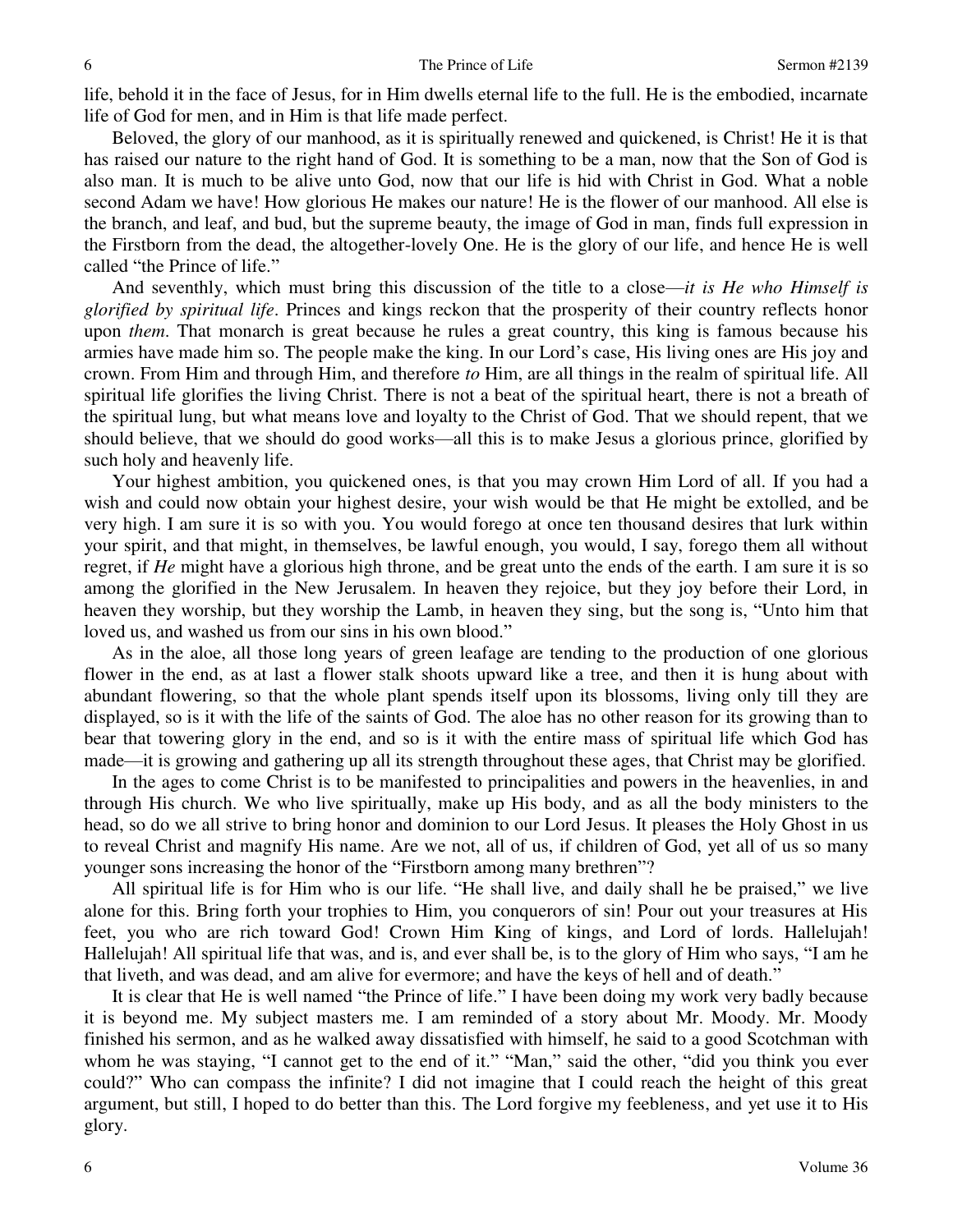#### Sermon #2139 The Prince of Life

 I am not astonished at my failure, but I am weary of the ignorance which makes me fail. I wish I could glorify my Lord more. Help to make up for my deficiencies. Let this precious name lie like a sweet wafer on your tongue. Go to sleep tonight with it in your mouth, and may it flavor your very dreams, and may you wake up in the morning and find yourselves still with Him who is "the Prince of life"!

**II.** Now, secondly, I have to UNFOLD A ROLL OF WONDERS, which I see in my text, "Ye killed the Prince of life."

 See here, beloved, in the murder of Christ, *the height and infamy of human sin*. They chose a murderer, but they killed "the Prince of life." He lived for their sakes, but they slew Him, He would die that men might live, but they killed Him. You blame the Jews, nay, rather blame yourselves. Those who did this deed were representatives of the whole race. We, also, put the Lord to death. Our hands were crimsoned in His blood.

> *"'Twas you my sins, my cruel sins, His chief tormentors were; Each of my crimes became a nail, And unbelief the spear."*

Sin is Christicide. I have in my reading, in old books, found holy men speaking of sins as "accursed kill-Christs." The name was well deserved. When sin was full-blown, it brought forth Christ-murder as its chief product. Hear how the wicked husbandmen cry, "This is the heir; come, let us kill him, and the inheritance shall be ours." He had nothing to do with our death, but to bear the penalty of it, and He came hither only to make us live, but we with wicked hands have crucified Him. What an evil and a bitter thing is sin! What a malicious and bloodthirsty monster! Oh, for grace to escape from it!

 A sevenfold depth of cursing lies within the heart of man, for he would kill his God, his Savior. You, my hearer, will either be guilty of the death of Christ, or you will live by it. Which shall it be? You either kill *Him,* or you live by Him.

 Another wonder is *our Lord's condescension*. How could He stoop to die? To die by the hands of wicked men? Behold the condescension of Christ, that being the Prince of life He should deign to die. A look of His would have made His murderers melt away, as it shall one day make heaven and earth to flee from His face. One word from Him, and where would Caiaphas, and Annas, and Pilate, and the Roman soldiery have been? They would have become as the fat of rams, which speedily is consumed in smoke, had He but willed it, for by His will the old creation shall be dissolved.

 When He hung on the cross the nails could not have kept Him there of themselves. He could have stepped from the tree among His adversaries, and made them scatter like sheep when a wolf leaps into the flock. He died, but that loud cry of, "It is finished"! proved that His strength was in Him, and that He died not of necessity. He could have lived, but for our sakes He submitted to death. How was it that there was a possibility for the Prince of life to die? I cannot enter into that mystery, but it was so. Though He was Lord of life, He could die, and He could yet continue to have such power that soon His Spirit would return to His body, which remained dead in the tomb, but could not see corruption.

 As I unroll my text I see another wonder, and that is, *the folly of rebellion against Christ*. They killed the Prince of life! What was the effect of this vain malice? Could they really kill the Prince of life? Go and extinguish the sun, go stop the heart of this great earth, so that there shall be no more pulsings in her tides, but you can never in very deed destroy "Him who only has immortality." Yet, they thought they had killed the Prince of life, and in a sense, they had done so.

 And this is the idle dream of men to this day, they hope to quench the Gospel, to silence the doctrines of grace, to exterminate the ancient orthodoxy, and to put modern heresies in its place. Vanity of vanities! Even as the resurrection mocked the guards, the watch, the stone, so shall the revival of true godliness and the restoration of true doctrine baffle the devices of men. They that count the towers, to pull them down, and go about Zion in the hope of destroying her bulwarks, shall yet know that the virgin

7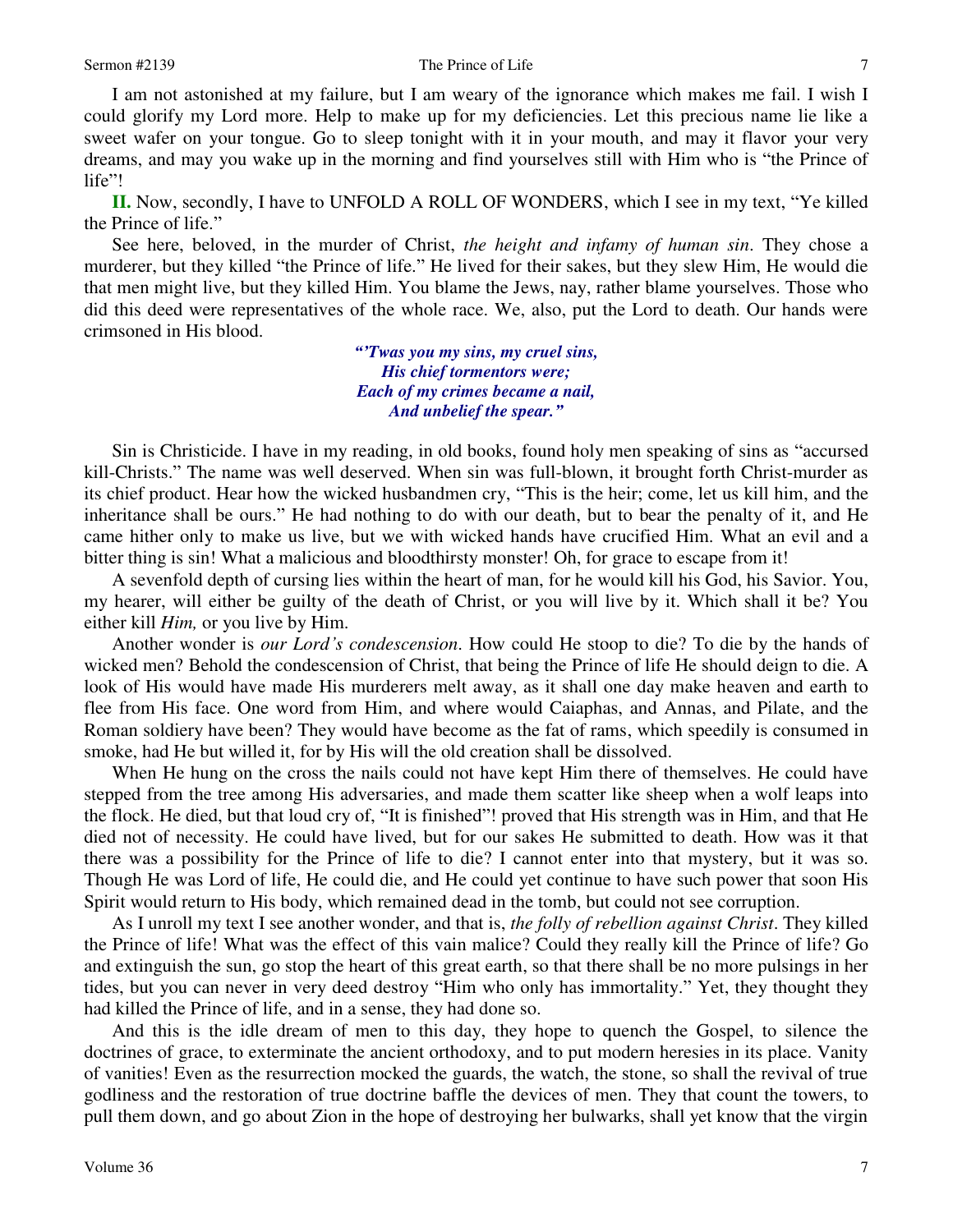daughter of Zion has shaken her head at them, and laughed them to scorn. As the Lord Jesus lives, "the Way, the Truth, and the Life" shall remain eternally the same. You fools, when will you be wise, and quit your vain rebellions?

 The text also exhibits *the triumph of His life*. "The Prince of life, whom God hath raised from the dead." His Godhead raised Him, His Father raised Him, His Spirit raised Him. He resumed His life, and thus was declared to be the Son of God with power. This glorious resurrection of Christ should cause the universe to sing. Rejoice, for Jesus has left the dead, no more to die.

 A dead Christ? Then, there would have been a dead Gospel! What had we to preach to you if Jesus had not risen? Now that He has risen again we have justification to proclaim. Go, tell it all the world over, "The Lord hath risen indeed, the Lord hath risen indeed." His resurrection is the cornerstone of the good news which the Lord has sent to believing men. Wherefore, with such a truth to publish, we faint not. This moved the apostles to preach with such boldness because they knew that He whom they preached lived again.

Notice here in the text *the assurance of that fact*—"Whereof we are witnesses." There stood Peter and John, two evidently honest men, everything about them was straightforward, they had nothing to conceal, and nothing to gain by their testimony. They could have called upon all the twelve, and even upon above four hundred brethren, who at once had seen the risen Lord. The witness is perfect and unquestionable. Jesus assuredly overcame the pains of death, His soul was not left among the dead. His victory is proven.

"Oh," say you, "those witnesses died nearly nineteen hundred years ago." Yes, yes, but a testimony does not lose certainty by the lapse of years. If what they witnessed was true when they witnessed it, it is true now. They saw the Lord Jesus alive after His resurrection, and that settles the question. If hundreds of persons saw the Lord Jesus after He was risen, then He did certainly rise. Hallelujah! Here is a stone to build upon which the Goths and Vandals of modern doubt cannot tear from its place. The resurrection is as certain as any fact recorded in history. Jesus of Nazareth, though He was killed, did rise from the dead, and we rejoice therein.

*Let us put the resurrection of Christ to its proper uses*. Let us believe in Him as "able to save them to the uttermost that come unto God by him, seeing he ever liveth to make intercession for them." Let us feel that our justification is certified by His resurrection, and our own resurrection is guaranteed by the selfsame fact. We are safe in the hands of His living wisdom, His living power, His living love. Above all, let us look for our Lord's second coming, for He lives, and cannot forever stay away from His people. He that brought again from the dead that great Shepherd of the sheep by the blood of the everlasting covenant will also cause Him to appear as the chief Shepherd in the latter days. The heavens have received Him for a while, but He must come to gather in His people and cause them to reign with Him. "Wherefore comfort one another with these words."

**III.** I have done when I have taken time to SUGGEST AN INQUIRY.

 Let each hearer say, "What has the Prince of life to do with me?" Beloved, do you know the Lord Jesus Christ? Is He alive to you, and do you live by Him, or are you dead in sin? Which is it? A man must be either dead or alive. There is no space between death and life. You are either, dead in sin or alive unto righteousness, which are you? Everyone may tell, if he will make a searching inquiry into his own state.

 A Brother said to me this morning, "When you preach I generally find I have enough to do to mind my own business." May you all find it so! Mind your own business, and inquire, "Have I received divine life from Christ?" I will suppose the answer comes from one, "No, I am afraid I have not received it." Well, then, do you wish for it? Is there in your heart a desire to possess this new life? "The Prince of life" is to be found if you seek Him. Scripture gives us this as one of the rules of the kingdom, "He that seeketh findeth." But mind that you make a thorough and sincere search.

 A farmer, by some means, lost a five-pound note in his barn. It was of great importance to him that he should find it, for it was the most of what he possessed. So he said to himself, "I am certain that I lost